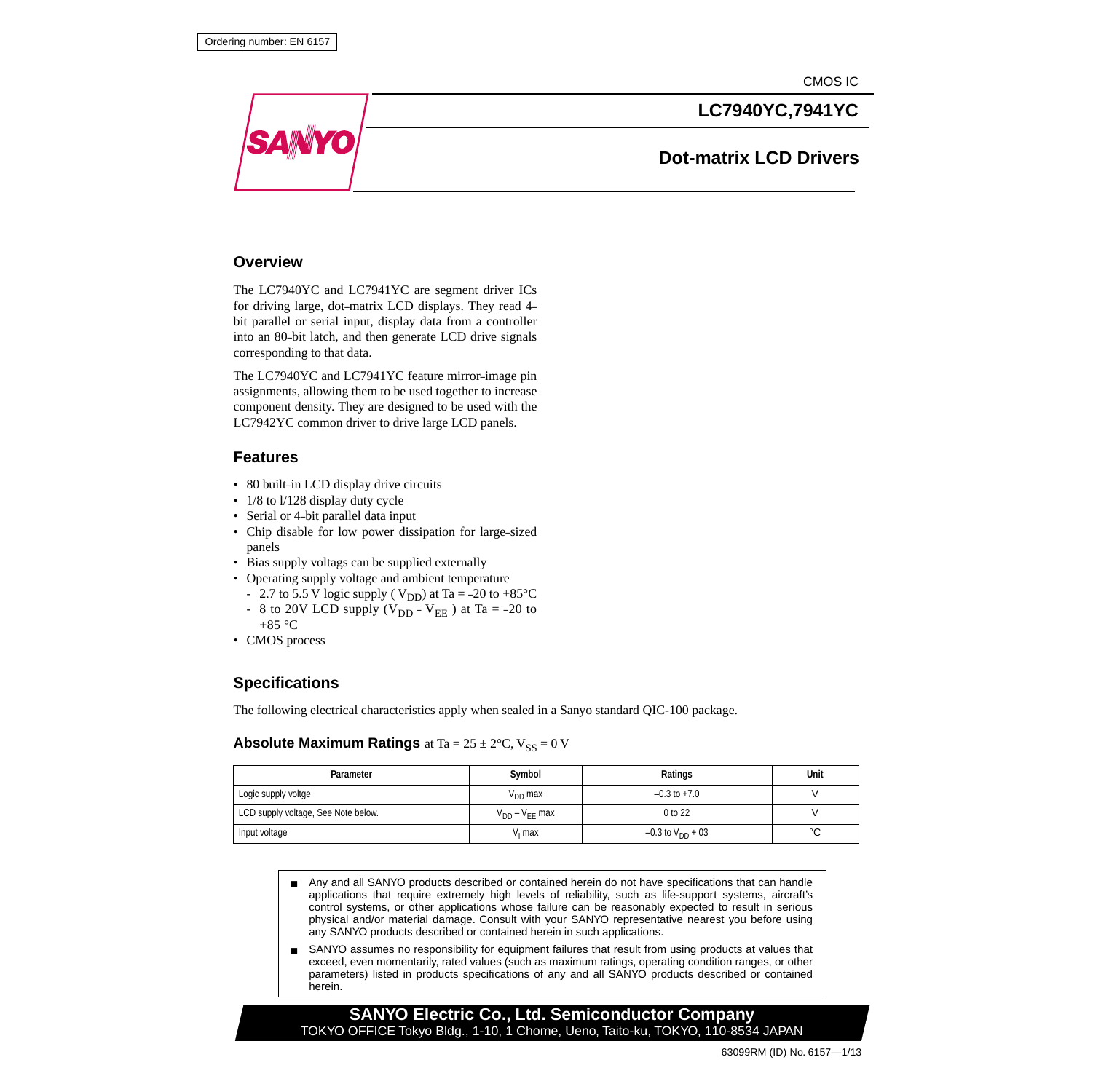| <b>Parameter</b>            | Symbol                 | Ratings         | Unit    |  |
|-----------------------------|------------------------|-----------------|---------|--|
| Operating temperature range | $-20$ to $+85$<br>'opr |                 |         |  |
| Storage temperature range   | stg                    | $-40$ to $+125$ | ∘∼<br>ັ |  |

**Note**

 $V_{DD} \ge V_1 > V_3 > V_4 > V_{EE}$ 

### **Recommended Operating Conditions** at Ta = -20 to +  $85^{\circ}$ C,  $V_{SS} = 0V$

| Parameter                    | Symbol                      | <b>Conditions</b>                                               |                    | Ratings                  |                          |             |  |
|------------------------------|-----------------------------|-----------------------------------------------------------------|--------------------|--------------------------|--------------------------|-------------|--|
|                              |                             |                                                                 | min                | typ                      | max                      | <b>Unit</b> |  |
| Logic supply voltage         | <b>V<sub>DD</sub></b>       |                                                                 | 2.7                | $\qquad \qquad -$        | 5.5                      | $\vee$      |  |
| LCD supply voltage           | $V_{DD} - V_{EE}$           | See Notes 1 and 2.                                              | 8                  | $\qquad \qquad -$        | 20                       | $\vee$      |  |
| HIGH-level input voltage     | $V_{\text{IH}}$             | CP, CDI, DI1 to DI3, M,<br>SDI, P/S, DISPOFF and<br><b>LOAD</b> | 0.8V <sub>DD</sub> | $\overline{\phantom{0}}$ | $\overline{\phantom{0}}$ | $\vee$      |  |
| LOW-level inpvt voltage      | $V_{IL}$                    | CP, CDI, DI1 to DI3, M,<br>SDI, P/S, DISPOFF and<br><b>LOAD</b> | -                  | $\overline{\phantom{0}}$ | 0.2V <sub>DD</sub>       | $\vee$      |  |
| CP shift clock frequency     | $f_{\text{CP}}$             |                                                                 |                    | $\qquad \qquad -$        | 3.3                      | <b>MHz</b>  |  |
| CP pulsewidth                | $t_{WC}$                    |                                                                 | 100                | -                        | Ξ.                       | ns          |  |
| LOAD pulsewidth              | t <sub>WL</sub>             |                                                                 | 100                | $\qquad \qquad -$        | $\qquad \qquad -$        | ns          |  |
| DIn and SDI to CP setup time | t <sub>SETUP</sub>          |                                                                 | 80                 | $\overline{\phantom{0}}$ | Ξ.                       | ns          |  |
| DIn and SDI to CP hold time  | <sup>t</sup> HOLD           |                                                                 | 80                 | $\overline{\phantom{0}}$ | Ξ.                       | ns          |  |
| CP to LOAD time              | $t_{CL1}$                   |                                                                 | $\mathbf{0}$       | $\overline{\phantom{0}}$ | Ξ.                       | ns          |  |
|                              | $t_{CL2}$                   |                                                                 | 100                | $\overline{\phantom{0}}$ | Ξ.                       | ns          |  |
| LOAD to CP time              | $t_{LC}$                    |                                                                 | 100                | $\qquad \qquad -$        | $\overline{\phantom{0}}$ | ns          |  |
| CP rise time                 | $\mathfrak{t}_{\mathsf{R}}$ |                                                                 | -                  | $\qquad \qquad -$        | 50                       | ns          |  |
| CP fall time                 | $t_{\mathsf{F}}$            |                                                                 | -                  | -                        | 50                       | ns          |  |
| LOAD rise time               | t <sub>RL</sub>             |                                                                 | -                  | $\qquad \qquad -$        | 50                       | ns          |  |
| <b>LOAD</b> fall time        | t <sub>FL</sub>             |                                                                 | -                  | $\qquad \qquad$          | 50                       | ns          |  |

#### **Notes**

1.  $V_{DD} \ge V_1 > V_3 > V_4 > V_{EE}$ 

2. At turn ON, the LCD supply should be energized after or simultaneously with the logic supply. At turn OFF, the logic supply should be cut after or simultaneously with the LCD supply.

# **Electricai Characterfstlcs** at Ta =  $25 \pm 2^{\circ}$ C, V<sub>SS</sub> = 0V, V<sub>DD</sub> = 2.7 to 5.5 V

| Parameter                      | Symbol<br><b>Conditions</b> |                                                                                             |                   | Unit                     |      |           |
|--------------------------------|-----------------------------|---------------------------------------------------------------------------------------------|-------------------|--------------------------|------|-----------|
|                                |                             |                                                                                             | min<br>typ<br>max |                          |      |           |
| HIGH-level input current       | ŀщ                          | $V_{\text{IN}} = V_{\text{DD}}$ ; LOAD, CP, CDI,<br>P/S, DI1 to DI3, SDI, M,<br>and DISPOFF |                   |                          |      | μA        |
| LOW-level input current        | 址                           | $VIN = VSS$ ; LOAD, CP,<br>CDI, P/S, DI1 to DI3, SDI,<br>M. and DISPOFF                     | -                 |                          | $-1$ | μA        |
| CDO HIGH-level output voltage  | V <sub>OH</sub>             | $I_{OH} = -400 \mu A$                                                                       | $V_{DD} - 0.4$    | $\overline{\phantom{0}}$ | -    | $\vee$    |
| CDO LOW-levef output voltage   | $V_{OL}$                    | $I_{\Omega I} = 400 \mu A$                                                                  | -                 | -                        | 0.4  | $\vee$    |
| O1 to O80 driver ON resistance | $R_{ON}$                    | $V_{DD} - V_{EE} = 18 V,$<br>$ V_{DE} - V_{O}  = 0.25$ V.<br>See note                       | -                 | $\overline{2}$           | 4    | $k\Omega$ |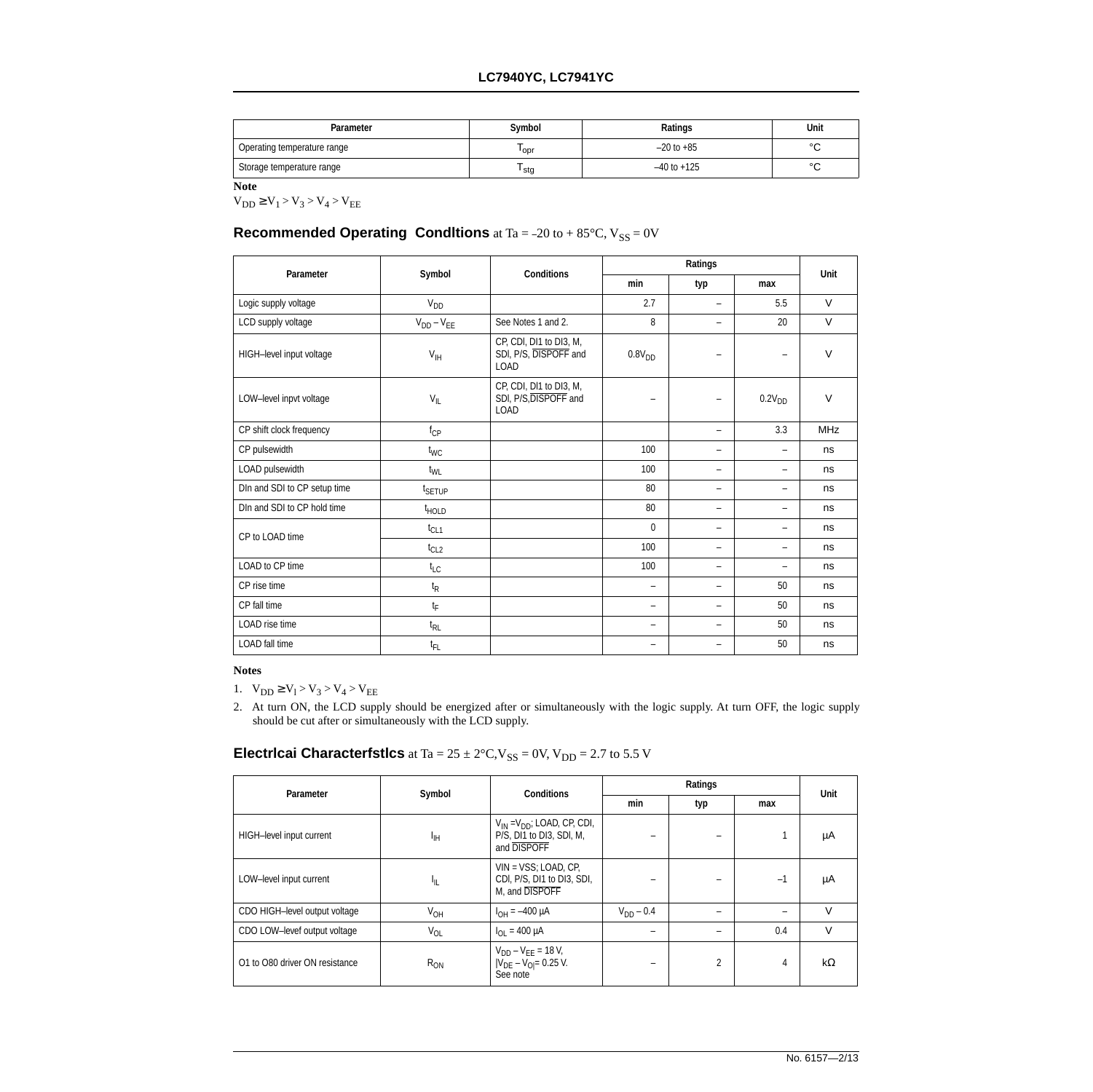### **LC7940YC, LC7941YC**

| Parameter                                     | Symbol          | <b>Conditions</b>                                                                                                       |                   | Ratings |      |    |  |
|-----------------------------------------------|-----------------|-------------------------------------------------------------------------------------------------------------------------|-------------------|---------|------|----|--|
|                                               |                 |                                                                                                                         | min<br>typ<br>max |         | Unit |    |  |
| $V_{DD}$ to $V_{SS}$ standby supply current   | <sup>I</sup> ST | $CDI = V_{DD}$<br>$V_{DD} - V_{EE} = 18 V$ ,<br>$f_{CP} = 3.3$ MHz,<br>no output load; Vss                              |                   | -       | 200  | μA |  |
| $V_{DD}$ to $V_{ss}$ operating supply current | I <sub>SS</sub> | $V_{DD} - V_{FF} = 18 V$ ,<br>$f_{CP} = 3.3$ MHz,<br>$I_{\text{LOAD}} = 5.156 \text{ kHz}$<br>$f_M$ = 52 Hz; VSS        |                   |         | 1.0  | mA |  |
| $V_{DD}$ to $V_{FF}$ operating supply current | <b>LEE</b>      | $V_{DD} - V_{FF} = 18V$ ,<br>$f_{CP} = 3.3$ MHz,<br>$f_{\text{LOAD}} = 5,156 \text{ kHz},$<br>$f_{M}$ = 52 Hz; $V_{FF}$ |                   | -       | 0.1  | mA |  |
| CP input capacitance                          | $C_{\vert}$     | $f_{CP} = 3.3 \text{ MHz}$ ; CP                                                                                         | -                 | 5       |      | pF |  |

**Note**

 $V_{DE} = V_1$  or  $V_3$ , or  $V_4$  or  $V_{EE}$ ,  $V_1 = V_{DD}$ ,  $V_3 = 9/11 \times (V_{DD} - V_{EE})$ ,  $V_4 = 2/11 \times (V_{DD} - V_{EE})$ 

# **Switching Characteristics** at Ta =  $25 \pm 2^{\circ}$ C, V<sub>SS</sub> = 0V, V<sub>DD</sub> = 2.7 to 5.5 V

| <b>Parameter</b>      | Symbol  | <b>Conditions</b> |                          | Unit |     |    |
|-----------------------|---------|-------------------|--------------------------|------|-----|----|
|                       |         |                   | min                      | typ  | max |    |
| CDO output delay time | ιr<br>┕ | $= 30 pF$<br>ارا  | $\overline{\phantom{0}}$ | -    | 200 | ns |

### **Switching Characteristics Waveform**

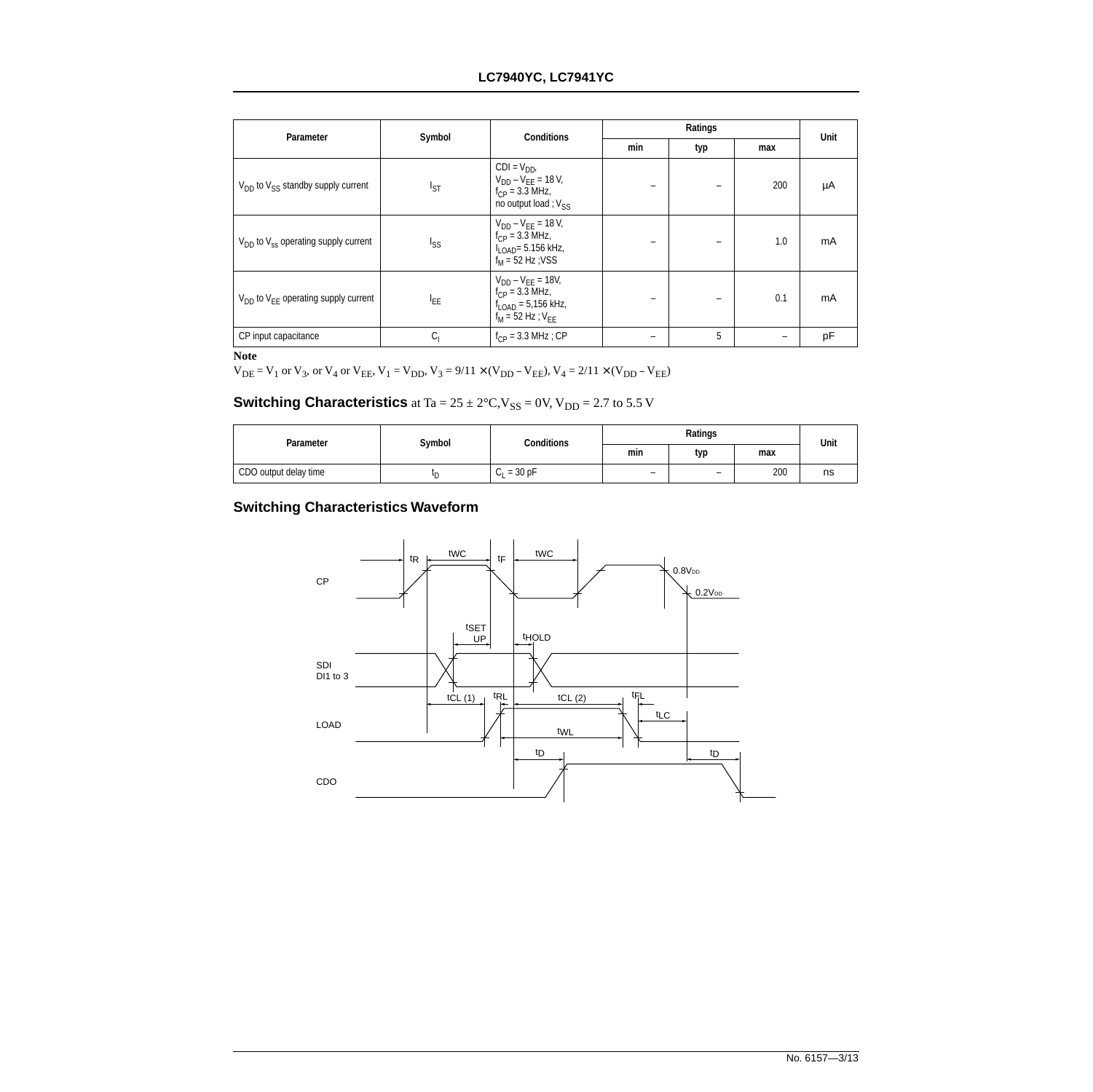

#### **Pad Layout (Top view)**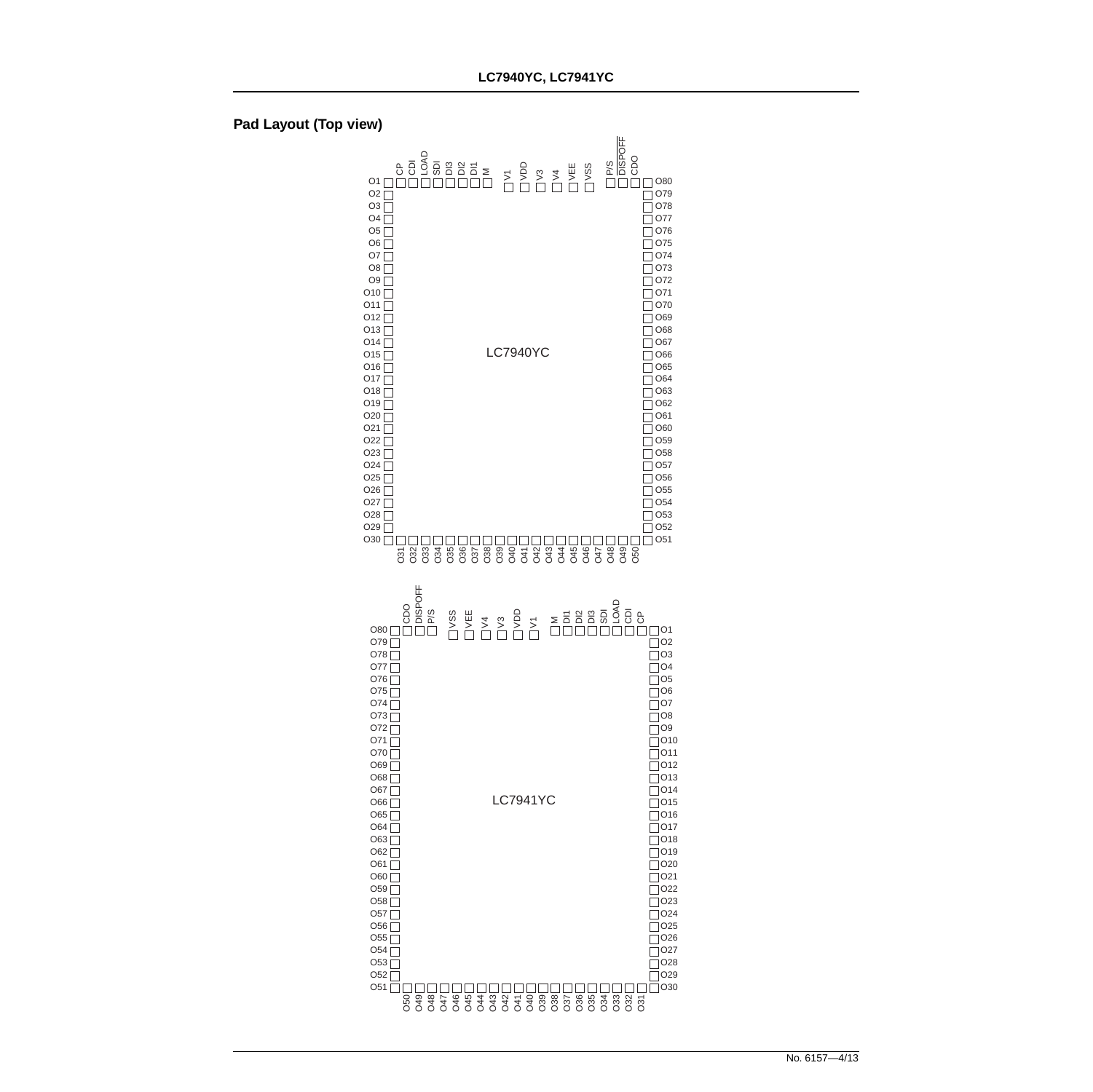| <b>LC7940YC Pad Location</b>   |                 |              |                  |          |                                    |                  |              |  |  |
|--------------------------------|-----------------|--------------|------------------|----------|------------------------------------|------------------|--------------|--|--|
| chip size: 4.830 mm x 3.550 mm |                 |              |                  |          |                                    |                  |              |  |  |
| Pin_No.                        | Name            | $\pmb{\chi}$ | Υ                | Pin_No.  | Name                               | X                | Υ            |  |  |
| $\mathbf{1}$                   | O1              | $-1600$      | 2240             | 51       | O <sub>51</sub>                    | 1600             | $-2240$      |  |  |
| $\overline{2}$                 | O <sub>2</sub>  | $-1600$      | 2072             | 52       | O <sub>52</sub>                    | 1600             | $-2072$      |  |  |
| 3                              | O <sub>3</sub>  | $-1600$      | 1906             | 53       | O <sub>53</sub>                    | 1600             | $-1906$      |  |  |
| 4                              | O <sub>4</sub>  | $-1600$      | 1742             | 54       | <b>O54</b>                         | 1600             | $-1742$      |  |  |
| 5                              | O <sub>5</sub>  | $-1600$      | 1580             | 55       | O <sub>55</sub>                    | 1600             | $-1580$      |  |  |
| 6                              | O <sub>6</sub>  | $-1600$      | 1420             | 56       | O <sub>56</sub>                    | 1600             | $-1420$      |  |  |
| 7                              | O7              | $-1600$      | 1262             | 57       | <b>O57</b>                         | 1600             | $-1262$      |  |  |
| 8                              | O <sub>8</sub>  | $-1600$      | 1106             | 58       | O <sub>58</sub>                    | 1600             | $-1106$      |  |  |
| 9                              | O <sub>9</sub>  | $-1600$      | 952              | 59       | O <sub>59</sub>                    | 1600             | $-952$       |  |  |
| 10                             | O10             | $-1600$      | 800              | 60       | O60                                | 1600             | $-800$       |  |  |
| 11                             | O11             | $-1600$      | 650              | 61       | O61                                | 1600             | $-650$       |  |  |
| 12                             | 012             | $-1600$      | 502              | 62       | O62                                | 1600             | $-502$       |  |  |
| 13                             | 013             | $-1600$      | 356              | 63       | O63                                | 1600             | $-356$       |  |  |
| 14                             | 014             | $-1600$      | 212              | 64       | O64                                | 1600             | $-212$       |  |  |
| 15                             | O <sub>15</sub> | $-1600$      | 70               | 65       | O65                                | 1600             | $-70$        |  |  |
| 16                             | O16             | $-1600$      | $-70$            | 66       | O66                                | 1600             | 70           |  |  |
| 17                             | 017             | $-1600$      | $-212$           | 67       | O67                                | 1600             | 212          |  |  |
| 18                             | O18             | $-1600$      | $-356$           | 68       | O68                                | 1600             | 356          |  |  |
| 19                             | O19             | $-1600$      | $-502$           | 69       | O69                                | 1600             | 502          |  |  |
| 20                             | O <sub>20</sub> | $-1600$      | $-650$           | 70       | O70                                | 1600             | 650          |  |  |
| 21                             | 021             | $-1600$      | $-800$           | 71       | 071                                | 1600             | 800          |  |  |
| 22                             | O22             | $-1600$      | $-952$           | 72       | 072                                | 1600             | 952          |  |  |
| 23                             | O <sub>23</sub> | $-1600$      | $-1106$          | 73       | O73                                | 1600             | 1106         |  |  |
| 24                             | O24             | $-1600$      | $-1262$          | 74       | 074                                | 1600             | 1262         |  |  |
| 25                             | 025             | $-1600$      | $-1420$          | 75       | 075                                | 1600             | 1420         |  |  |
| 26                             | O <sub>26</sub> | $-1600$      | $-1580$          | 76       | 076                                | 1600             | 1580         |  |  |
| 27                             | <b>O27</b>      | $-1600$      | $-1742$          | 77       | 077                                | 1600             | 1742         |  |  |
| 28                             | O28             | $-1600$      | $-1906$          | 78       | O78                                | 1600             | 1906         |  |  |
| 29                             | O29             | $-1600$      | $-2072$          | 79       | O79                                | 1600             | 2072         |  |  |
| 30                             | O30             | $-1600$      | $-2240$          | 80       | O80                                | 1600             | 2240         |  |  |
| 31                             | O31             | $-1420$      | $-2240$          | 81       | ---                                | ---              | ---          |  |  |
| 32                             | 032             | $-1262$      | $-2240$          | 82       | CDO                                | 1415             | 2240         |  |  |
| 33                             | <b>O33</b>      | $-1106$      | $-2240$          | 83       | ---                                | ---              | $\sim$       |  |  |
| 34                             | 034             | $-952$       | $-2240$          | 84       | <b>DISPOFF</b>                     | 1252             | 2240         |  |  |
| 35                             | O <sub>35</sub> | $-800$       | $-2240$          | 85       | P/S                                | 1091             | 2240         |  |  |
| 36                             | O <sub>36</sub> | $-650$       | $-2240$          | 86       | $\mathrm{V}_{\mathrm{SS}}$         | 825              | 2179         |  |  |
| 37                             | 037             | $-502$       | $-2240$          | 87       | $V_{EE}$                           | 629              | 2179         |  |  |
| 38                             | O38             | $-356$       | $-2240$          | 88       | $V_4$                              | 464              | 2179         |  |  |
| 39                             | O39             | $-212$       | $-2240$          | 89       | $V_3$                              | 299              | 2179         |  |  |
| 40                             | O40             | $-70$        | $-2240$          | 90       | ---                                | $\sim$           |              |  |  |
| 41                             | O41             | 70           | $-2240$          | 91       | $\rm V_{DD}$                       | 123              | 2179         |  |  |
| 42                             | 042             | 212          | $-2240$          | 92       | $V_1$                              | $-42$            | 2179         |  |  |
| 43                             | 043             | 356          | $-2240$          | 93       | M                                  | $-316$           | 2240         |  |  |
| 44                             | 044             | 502          | $-2240$          | 94       | DI1                                | $-467$           | 2240         |  |  |
| 45<br>46                       | O45<br>O46      | 650<br>800   | -2240<br>$-2240$ | 95<br>96 | DI <sub>2</sub><br>DI <sub>3</sub> | $-620$<br>$-775$ | 2240<br>2240 |  |  |
| 47                             | 047             | 952          | $-2240$          | 97       | <b>SDI</b>                         | $-932$           | 2240         |  |  |
| 48                             | O48             | 1106         | $-2240$          | 98       | LOAD                               | $-1091$          | 2240         |  |  |
| 49                             | O49             | 1262         | $-2240$          | 99       | CDI                                | $-1252$          | 2240         |  |  |
| 50                             | <b>O50</b>      | 1420         | $-2240$          | 100      | <b>CP</b>                          | $-1415$          | 2240         |  |  |
|                                |                 |              |                  |          |                                    |                  |              |  |  |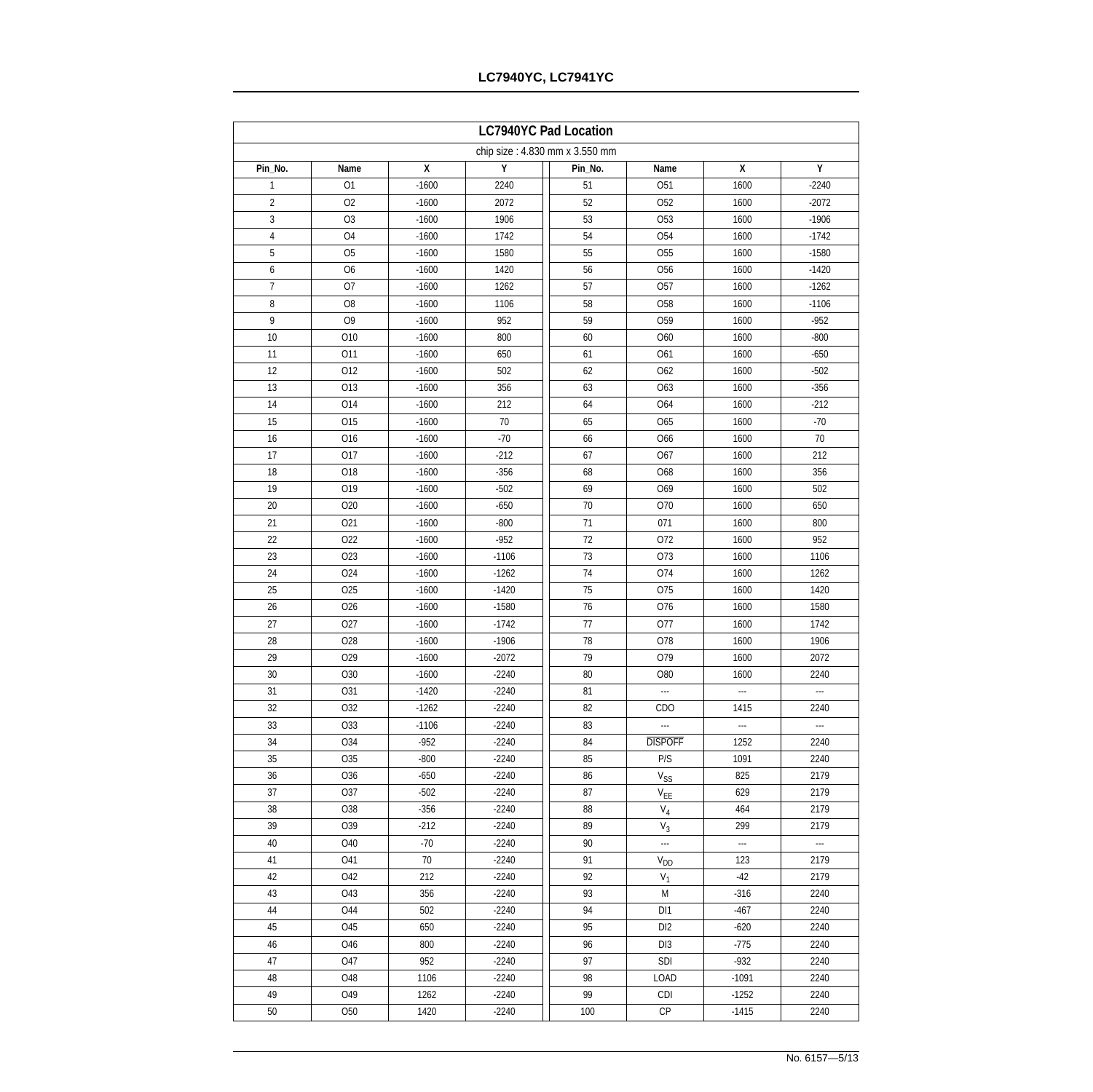| <b>LC7941C Pad Location</b> |                                |              |         |         |                            |                          |         |  |  |
|-----------------------------|--------------------------------|--------------|---------|---------|----------------------------|--------------------------|---------|--|--|
|                             | chip size: 4.830 mm x 3.550 mm |              |         |         |                            |                          |         |  |  |
| Pin No.                     | Name                           | $\pmb{\chi}$ | Υ       | Pin No. | Name                       | X                        | Υ       |  |  |
| $\mathbf{1}$                | O80                            | $-1600$      | 2240    | 51      | O30                        | 1600                     | $-2240$ |  |  |
| 2                           | O79                            | $-1600$      | 2072    | 52      | O29                        | 1600                     | $-2072$ |  |  |
| 3                           | O78                            | $-1600$      | 1906    | 53      | O28                        | 1600                     | $-1906$ |  |  |
| 4                           | 077                            | $-1600$      | 1742    | 54      | 027                        | 1600                     | $-1742$ |  |  |
| 5                           | O76                            | $-1600$      | 1580    | 55      | O <sub>26</sub>            | 1600                     | $-1580$ |  |  |
| 6                           | O75                            | $-1600$      | 1420    | 56      | O <sub>25</sub>            | 1600                     | $-1420$ |  |  |
| 7                           | O74                            | $-1600$      | 1262    | 57      | O24                        | 1600                     | $-1262$ |  |  |
| 8                           | 073                            | $-1600$      | 1106    | 58      | O <sub>23</sub>            | 1600                     | $-1106$ |  |  |
| 9                           | 072                            | $-1600$      | 952     | 59      | 022                        | 1600                     | $-952$  |  |  |
| 10                          | O71                            | $-1600$      | 800     | 60      | O21                        | 1600                     | $-800$  |  |  |
| 11                          | O70                            | $-1600$      | 650     | 61      | O20                        | 1600                     | $-650$  |  |  |
| 12                          | O69                            | $-1600$      | 502     | 62      | O19                        | 1600                     | $-502$  |  |  |
| 13                          | O68                            | $-1600$      | 356     | 63      | O18                        | 1600                     | $-356$  |  |  |
| 14                          | O67                            | $-1600$      | 212     | 64      | O17                        | 1600                     | $-212$  |  |  |
| 15                          | O66                            | $-1600$      | 70      | 65      | O16                        | 1600                     | $-70$   |  |  |
| 16                          | O65                            | $-1600$      | $-70$   | 66      | O <sub>15</sub>            | 1600                     | 70      |  |  |
| 17                          | O64                            | $-1600$      | $-212$  | 67      | 014                        | 1600                     | 212     |  |  |
| 18                          | O63                            | $-1600$      | $-356$  | 68      | 013                        | 1600                     | 356     |  |  |
| 19                          | O62                            | $-1600$      | $-502$  | 69      | 012                        | 1600                     | 502     |  |  |
| 20                          | O61                            | $-1600$      | $-650$  | 70      | O11                        | 1600                     | 650     |  |  |
| 21                          | O60                            | $-1600$      | $-800$  | 71      | O10                        | 1600                     | 800     |  |  |
| 22                          | O <sub>59</sub>                | $-1600$      | $-952$  | 72      | O <sub>9</sub>             | 1600                     | 952     |  |  |
| 23                          | O <sub>58</sub>                | $-1600$      | $-1106$ | 73      | O <sub>8</sub>             | 1600                     | 1106    |  |  |
| 24                          | <b>O57</b>                     | $-1600$      | $-1262$ | 74      | O7                         | 1600                     | 1262    |  |  |
| 25                          | O <sub>56</sub>                | $-1600$      | $-1420$ | 75      | O <sub>6</sub>             | 1600                     | 1420    |  |  |
| 26                          | O <sub>55</sub>                | $-1600$      | $-1580$ | 76      | O <sub>5</sub>             | 1600                     | 1580    |  |  |
| 27                          | O <sub>54</sub>                | $-1600$      | $-1742$ | 77      | O <sub>4</sub>             | 1600                     | 1742    |  |  |
| 28                          | O <sub>53</sub>                | $-1600$      | $-1906$ | 78      | O <sub>3</sub>             | 1600                     | 1906    |  |  |
| 29                          | O <sub>52</sub>                | $-1600$      | $-2072$ | 79      | O <sub>2</sub>             | 1600                     | 2072    |  |  |
| 30                          | O <sub>51</sub>                | $-1600$      | $-2240$ | 80      | O <sub>1</sub>             | 1600                     | 2240    |  |  |
| 31                          | O <sub>50</sub>                | $-1420$      | $-2240$ | 81      | CP                         | 1415                     | 2240    |  |  |
| 32                          | O49                            | $-1262$      | $-2240$ | 82      | <b>CDI</b>                 | 1252                     | 2240    |  |  |
| 33                          | O48                            | $-1106$      | $-2240$ | 83      | LOAD                       | 1091                     | 2240    |  |  |
| 34                          | <b>O47</b>                     | $-952$       | $-2240$ | 84      | SDI                        | 932                      | 2240    |  |  |
| 35                          | O46                            | $-800$       | $-2240$ | 85      | DI3                        | 775                      | 2240    |  |  |
| 36                          | O45                            | $-650$       | $-2240$ | 86      | DI <sub>2</sub>            | 620                      | 2240    |  |  |
| 37                          | 044                            | $-502$       | $-2240$ | 87      | DI <sub>1</sub>            | 467                      | 2240    |  |  |
| 38                          | O43                            | $-356$       | $-2240$ | 88      | M                          | 316                      | 2240    |  |  |
| 39                          | 042                            | $-212$       | $-2240$ | 89      | $V_1$                      | 42                       | 2179    |  |  |
| 40                          | O41                            | $-70$        | $-2240$ | 90      |                            | $-123$                   | 2179    |  |  |
| 41                          | O40                            | 70           | $-2240$ | 91      | $V_{DD}$<br>               | ---                      | ---     |  |  |
| 42                          | O39                            | 212          | $-2240$ | 92      |                            | $-299$                   | 2179    |  |  |
| 43                          | O38                            | 356          | $-2240$ | 93      | $V_3$<br>$\mathsf{V}_4$    | $-464$                   | 2179    |  |  |
| 44                          | 037                            | 502          | $-2240$ | 94      | $\mathsf{V}_{\mathsf{EE}}$ | $-629$                   | 2179    |  |  |
| 45                          | O36                            | 650          | $-2240$ | 95      |                            | $-825$                   | 2179    |  |  |
| 46                          | O <sub>35</sub>                | 800          | $-2240$ | 96      | $V_{SS}$<br>P/S            | $-1091$                  | 2240    |  |  |
| 47                          | O34                            | 952          | $-2240$ | 97      | <b>DISPOFF</b>             | $-1252$                  | 2240    |  |  |
| 48                          | O33                            | 1106         | $-2240$ | 98      | ---                        | $\overline{\phantom{a}}$ | ---     |  |  |
| 49                          | O32                            | 1262         | $-2240$ | 99      | <b>CDO</b>                 |                          | 2240    |  |  |
|                             |                                |              |         |         |                            | $-1415$                  |         |  |  |
| 50                          | O31                            | 1420         | $-2240$ | 100     | ---                        | $\overline{\phantom{a}}$ | ---     |  |  |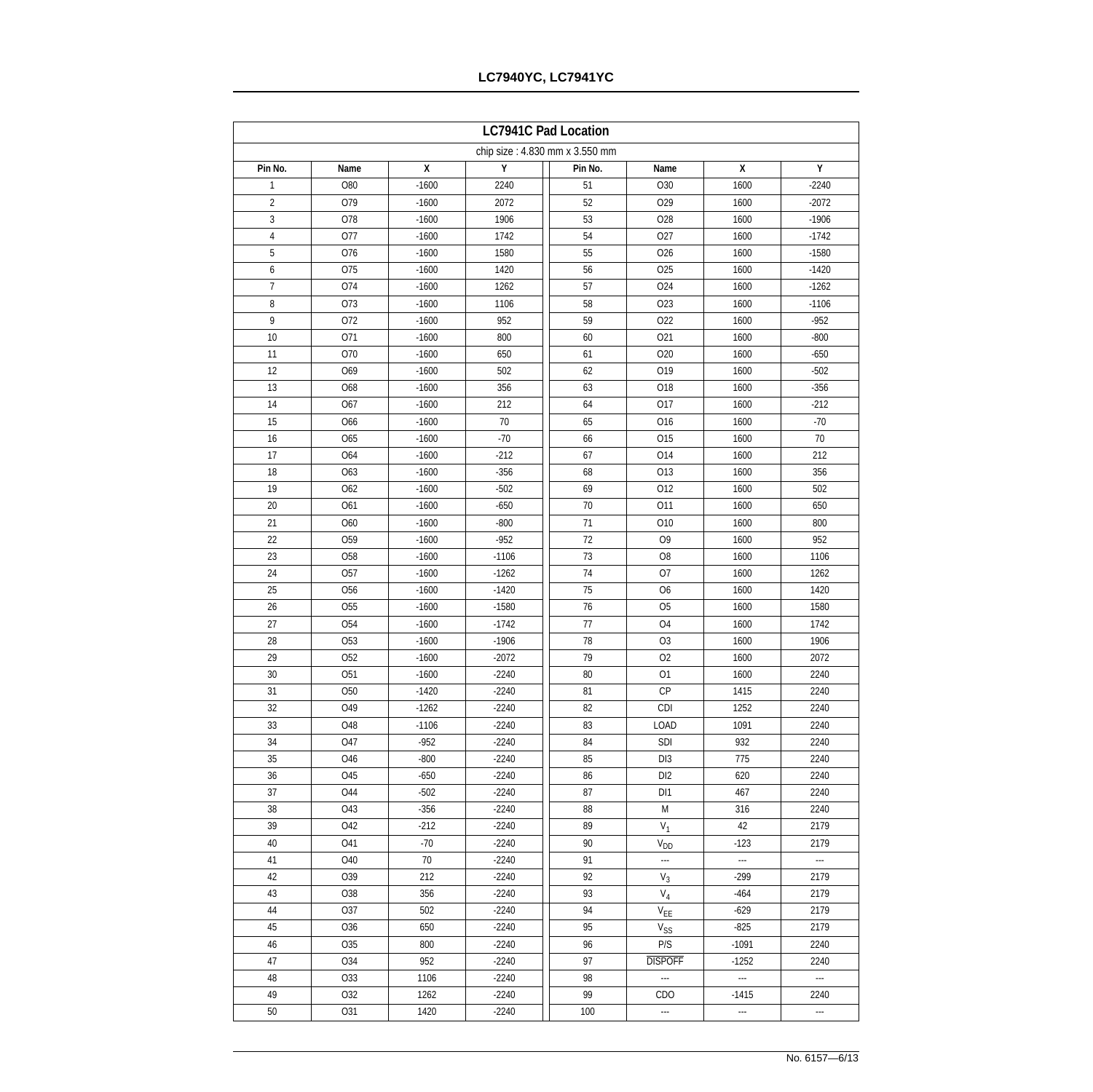### **Block Diagram**



### **Pin Functions**

|                 | Pin No.         | Symbol          | <b>VO</b> | <b>Function</b>                                                                |                                                                                                                                    |                |                           |            |  |  |  |
|-----------------|-----------------|-----------------|-----------|--------------------------------------------------------------------------------|------------------------------------------------------------------------------------------------------------------------------------|----------------|---------------------------|------------|--|--|--|
| <b>LC7940YC</b> | <b>LC7941YC</b> |                 |           |                                                                                |                                                                                                                                    |                |                           |            |  |  |  |
| 91              | 90              | $V_{DD}$        |           |                                                                                |                                                                                                                                    |                |                           |            |  |  |  |
| 86              | 95              | $V_{SS}$        | Supply    | $V_{DD} - V_{SS}$ is the logic supply.<br>$V_{DD} - V_{EF}$ is the LCD supply. |                                                                                                                                    |                |                           |            |  |  |  |
| 87              | 94              | $V_{EE}$        |           |                                                                                |                                                                                                                                    |                |                           |            |  |  |  |
| 92              | 89              | $V_1$           |           | LCD panel drive voltage supplies                                               |                                                                                                                                    |                |                           |            |  |  |  |
| 89              | 92              | $V_3$           | Supply    |                                                                                | $V_1$ and $V_{EE}$ are selected levels.                                                                                            |                |                           |            |  |  |  |
| 88              | 93              | $V_4$           |           | $V_3$ and $V_4$ are not-selected levels.                                       |                                                                                                                                    |                |                           |            |  |  |  |
| 100             | 81              | <b>CP</b>       |           |                                                                                | Display data Input clock (falling-edge trigger).                                                                                   |                |                           |            |  |  |  |
| 99              | 82              | <b>CDI</b>      |           | Chip disable.<br>Data is read in when LOW, and not road in when HIGH.          |                                                                                                                                    |                |                           |            |  |  |  |
| 98              | 83              | <b>LOAD</b>     |           |                                                                                | Display data latch clock (falling-edge trigger).<br>On the falling edge, the LCD drive signals set by the display data are output. |                |                           |            |  |  |  |
| 97              | 84              | <b>SDI</b>      |           | Serial data input.                                                             |                                                                                                                                    |                |                           |            |  |  |  |
| 96              | 85              | D <sub>13</sub> |           | 4-bit parallel data input pins.                                                |                                                                                                                                    |                |                           |            |  |  |  |
| 95              | 86              | D <sub>12</sub> |           | Data input                                                                     |                                                                                                                                    |                | <b>LCD driver outputs</b> |            |  |  |  |
|                 |                 |                 |           | SDI                                                                            | O <sub>4</sub>                                                                                                                     | O <sub>8</sub> |                           | O80        |  |  |  |
|                 |                 |                 |           | D <sub>13</sub>                                                                | O <sub>3</sub>                                                                                                                     | O <sub>7</sub> | $\rightarrow$             | O79        |  |  |  |
| 94              | 87              | D <sub>11</sub> |           | D <sub>12</sub>                                                                | <b>O2</b>                                                                                                                          | O <sub>6</sub> |                           | <b>O78</b> |  |  |  |
|                 |                 |                 |           | D <sub>11</sub>                                                                | O <sub>1</sub>                                                                                                                     | O <sub>5</sub> |                           | O77        |  |  |  |
|                 |                 |                 |           | In serial data input mode, DI1 to DI3 should all be tied HIGH or LOW.          |                                                                                                                                    |                |                           |            |  |  |  |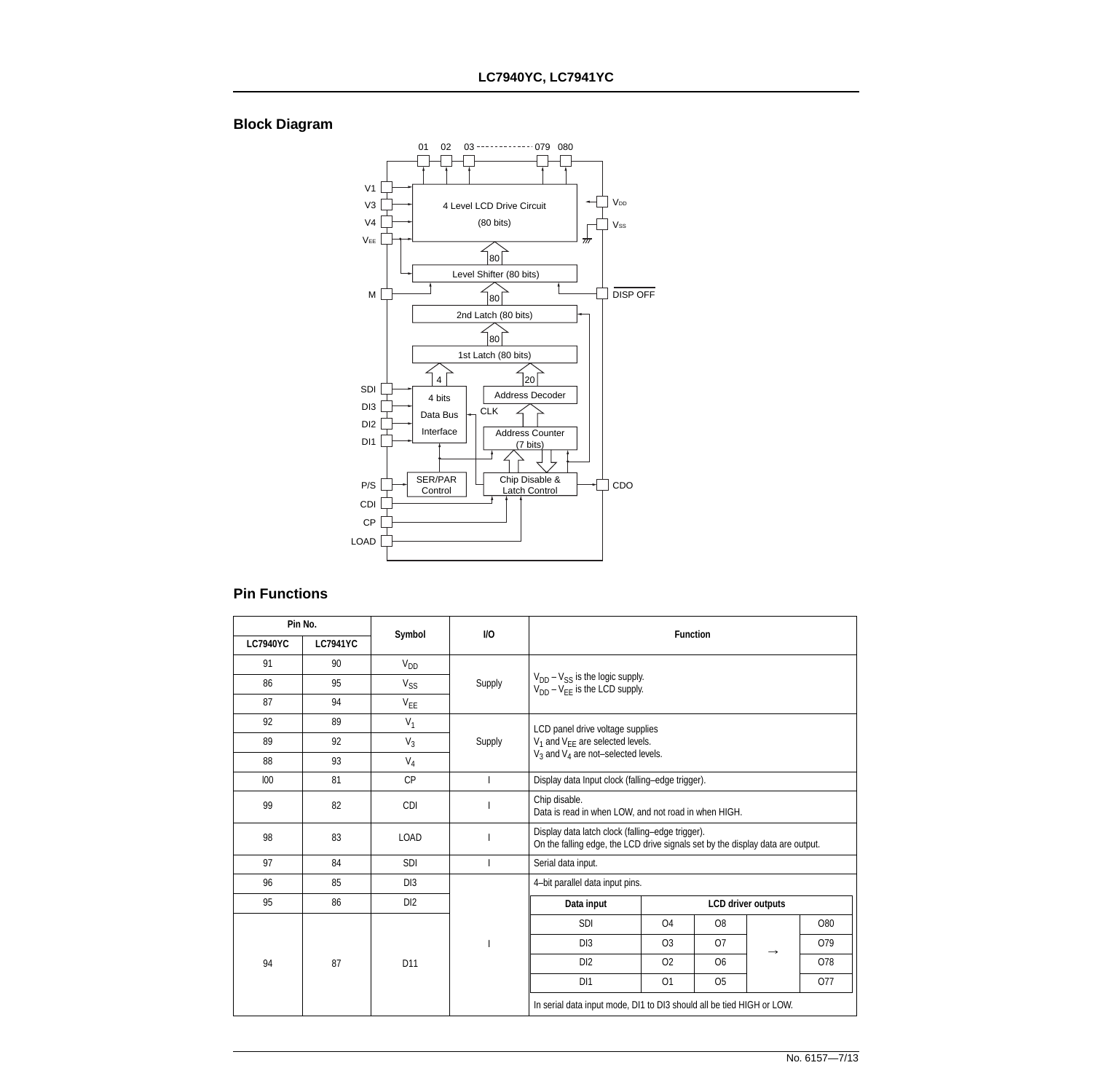### **LC7940YC, LC7941YC**

|                 | Pin No.         |                | <b>I/O</b> | <b>Function</b>                                                                                                                |                                                                                                                                                                    |                                                                                   |          |  |  |  |  |  |             |     |             |
|-----------------|-----------------|----------------|------------|--------------------------------------------------------------------------------------------------------------------------------|--------------------------------------------------------------------------------------------------------------------------------------------------------------------|-----------------------------------------------------------------------------------|----------|--|--|--|--|--|-------------|-----|-------------|
| <b>LC7940YC</b> | <b>LC7941YC</b> | Symbol         |            |                                                                                                                                |                                                                                                                                                                    |                                                                                   |          |  |  |  |  |  |             |     |             |
| 93              | 88              | M              |            |                                                                                                                                | LCD panel drive voltage output alternation control signal.                                                                                                         |                                                                                   |          |  |  |  |  |  |             |     |             |
| 85              | 96              | P/S            |            |                                                                                                                                |                                                                                                                                                                    | Data input mode select. 4-bit parallel input when HIGH, and serial input when LOW |          |  |  |  |  |  |             |     |             |
| 82              | 99              | <b>CDO</b>     | $\circ$    |                                                                                                                                | Cascade connection pin for extension segment drivers. Data is read out when HIGH.<br>Goes LOW after data is read out. Connected to the CDI input of the next chip. |                                                                                   |          |  |  |  |  |  |             |     |             |
|                 |                 |                |            | LCD drive outputs.<br>The output drive level is determined by the display data, M signal and DISP OFF<br>input as shown below. |                                                                                                                                                                    |                                                                                   |          |  |  |  |  |  |             |     |             |
|                 |                 |                |            | M                                                                                                                              | Q                                                                                                                                                                  | <b>DISP OFF</b>                                                                   | Output   |  |  |  |  |  |             |     |             |
|                 |                 | OI to O80      |            | LOW                                                                                                                            | LOW                                                                                                                                                                | <b>HIGH</b>                                                                       | $V_3$    |  |  |  |  |  |             |     |             |
| 1 to 80         | 80 to 1         |                | O          | LOW                                                                                                                            | <b>HIGH</b>                                                                                                                                                        | <b>HIGH</b>                                                                       | $V_1$    |  |  |  |  |  |             |     |             |
|                 |                 |                |            |                                                                                                                                |                                                                                                                                                                    |                                                                                   |          |  |  |  |  |  | <b>HIGH</b> | LOW | <b>HIGH</b> |
|                 |                 |                |            | <b>HIGH</b>                                                                                                                    | <b>HIGH</b>                                                                                                                                                        | <b>HIGH</b>                                                                       | $V_{EE}$ |  |  |  |  |  |             |     |             |
|                 |                 |                |            | $\times$                                                                                                                       | $\times$                                                                                                                                                           | LOW                                                                               | $V_1$    |  |  |  |  |  |             |     |             |
|                 |                 |                |            | <b>Note</b><br>$x =$ don't care (tied HIGH or LOW)                                                                             |                                                                                                                                                                    |                                                                                   |          |  |  |  |  |  |             |     |             |
| 84              | 97              | <b>DISPOFF</b> |            | O1 to O80 output control input pin.                                                                                            |                                                                                                                                                                    | When LOW, V1 is output on the O1 to 080 outputs, See the truth table.             |          |  |  |  |  |  |             |     |             |
| 81              | 91              | <b>NC</b>      |            |                                                                                                                                |                                                                                                                                                                    |                                                                                   |          |  |  |  |  |  |             |     |             |
| 83              | 98              | NC.            |            | No connection.                                                                                                                 |                                                                                                                                                                    |                                                                                   |          |  |  |  |  |  |             |     |             |
| 90              | 100             | <b>NC</b>      |            |                                                                                                                                |                                                                                                                                                                    |                                                                                   |          |  |  |  |  |  |             |     |             |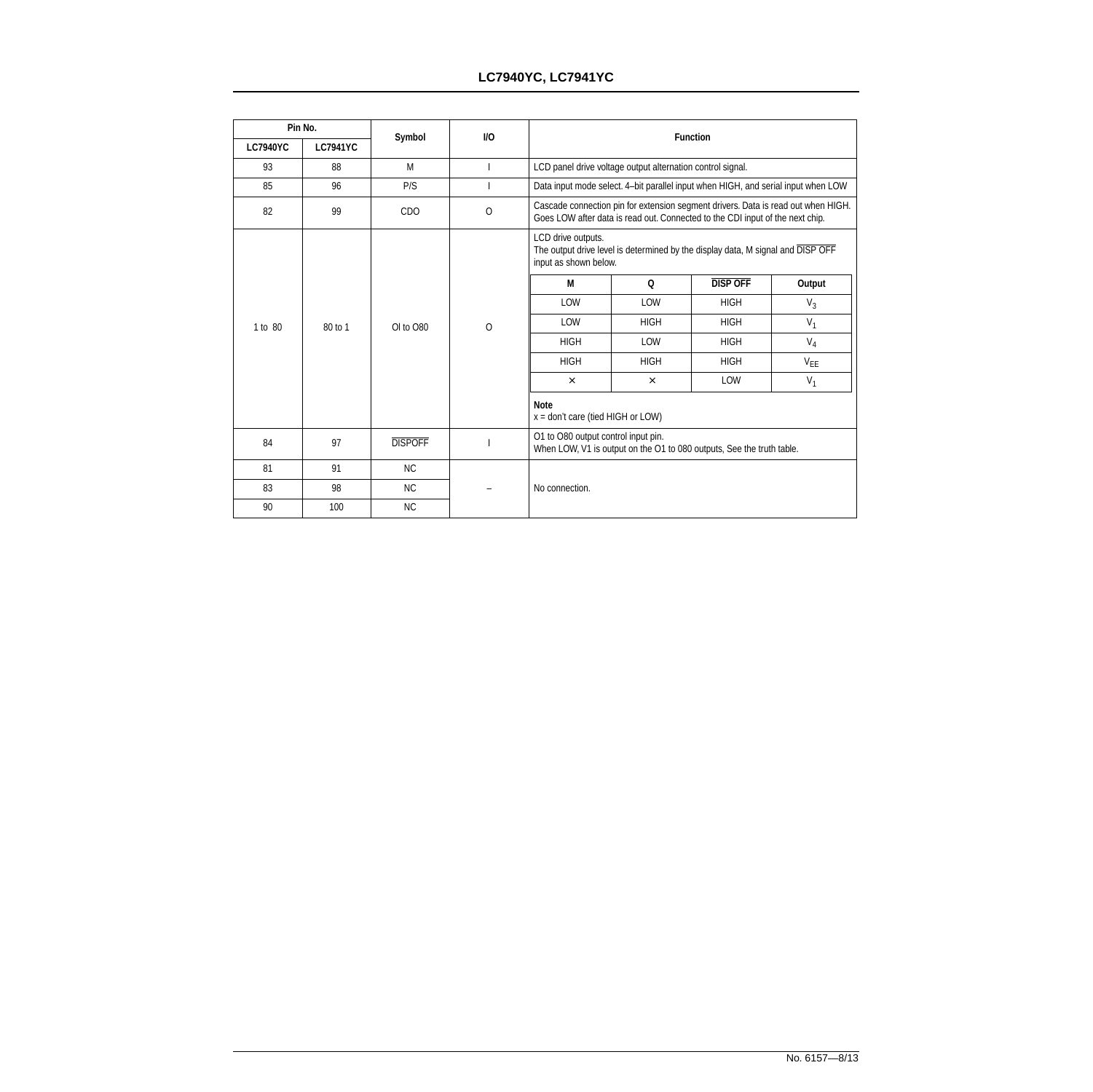## **Application Notes**



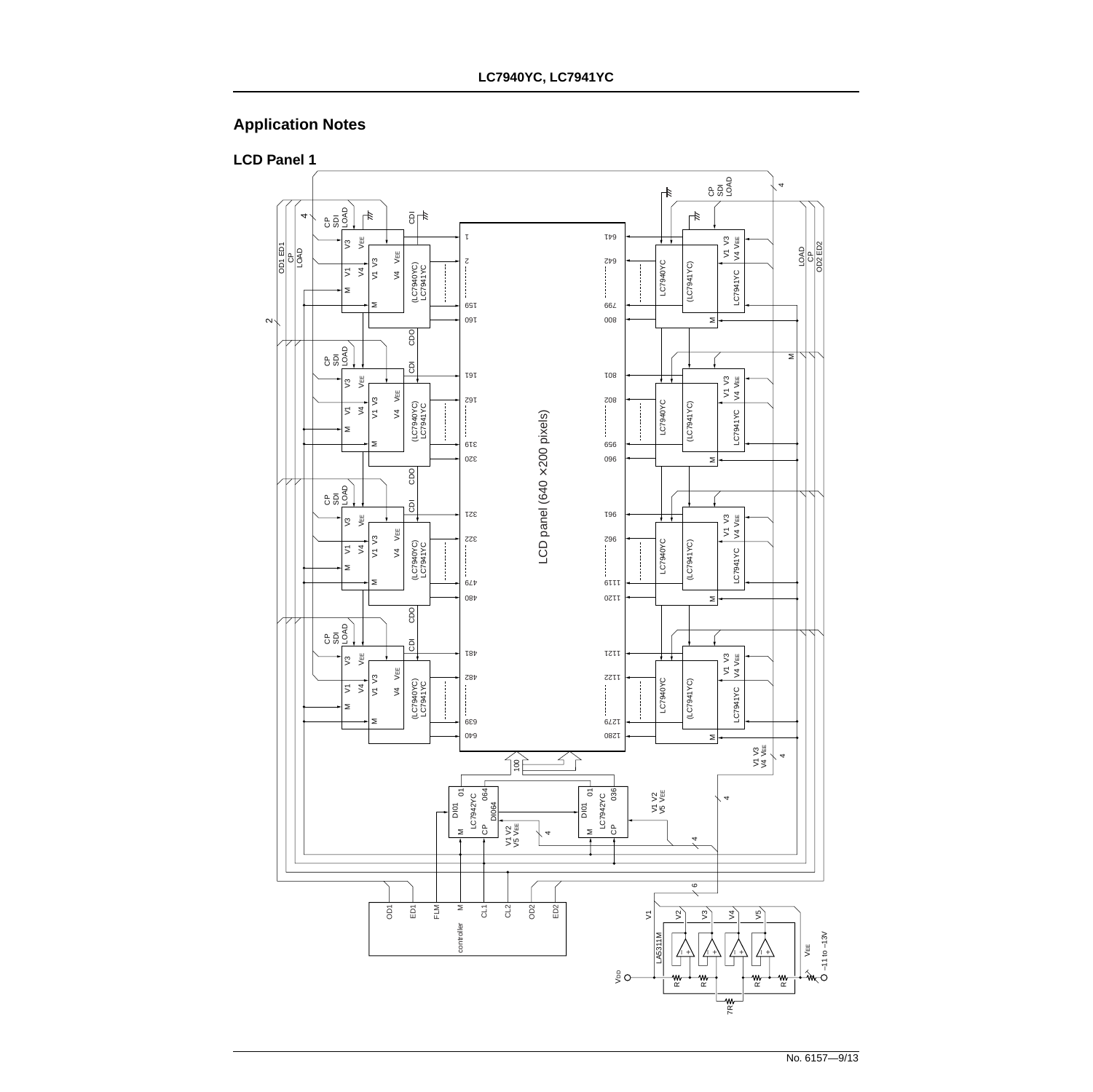### **LCD Panel 2**

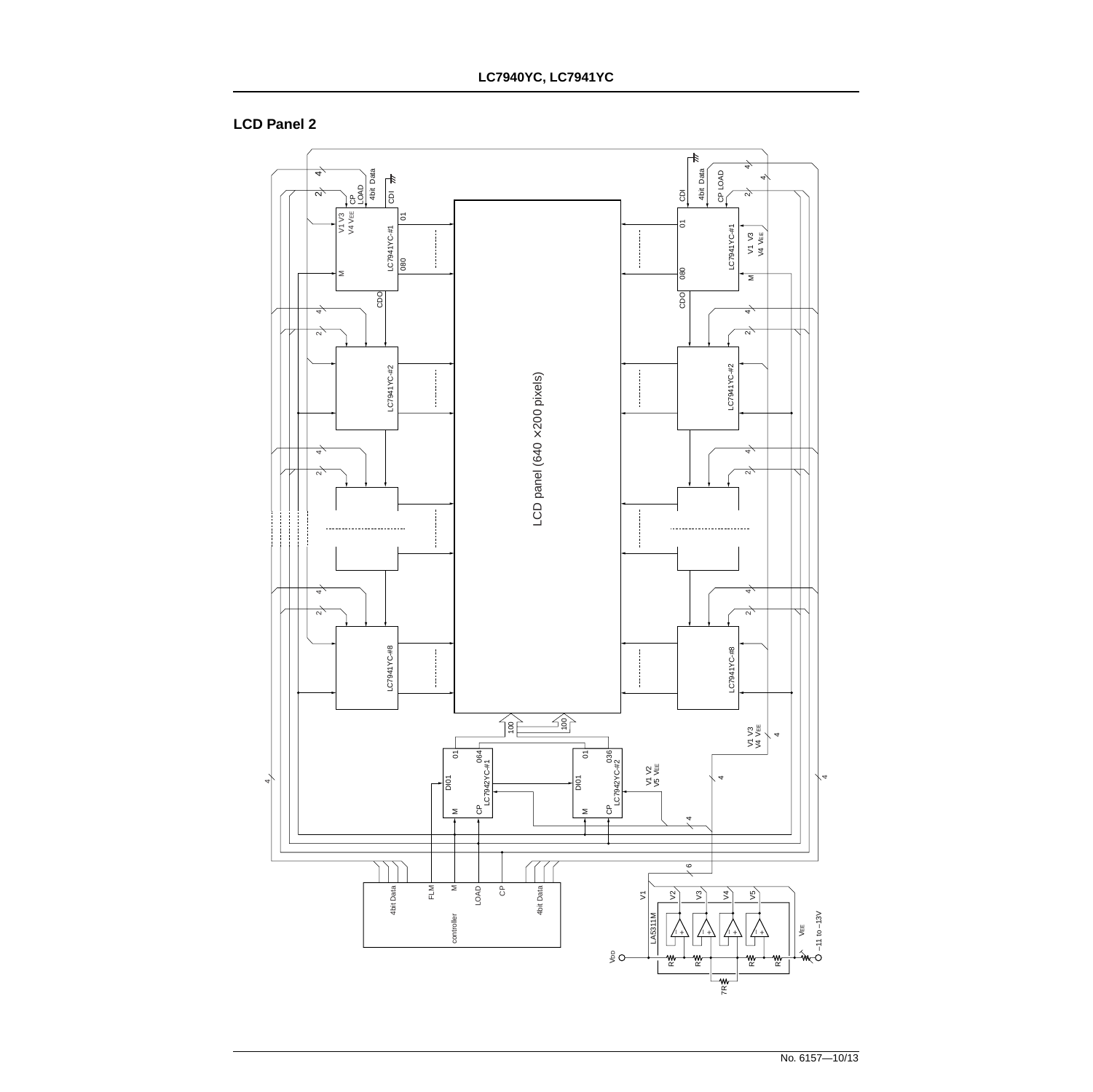### **100 x 240-pixel LCD Panel Application**

A  $100 \times 240$ -pixel LCD panel requires the following drivers.

- 3 x LC7940YC (or LC7941YC) drivers
- 2 x LC7942YC drivers

An example using l/l00 duty cycle is shown below.



- 1. The LC7942YC chips are cascaded by connecting DIO64 on chip I to DIO1 on chip 2. For a 100–bit shift register, O37 to O64 on chip 2 are left open.
- 2. The LC7940YC (or LC7941YC) chips are cascaded by connecting CDO on chip I to CDI on chip 2, and CDO on chip 2 to CDI on chip 3. CDI on chip I is tied to GND, and CDO on chip 3 is not used. This configuration allows the input of 240–bit serial data.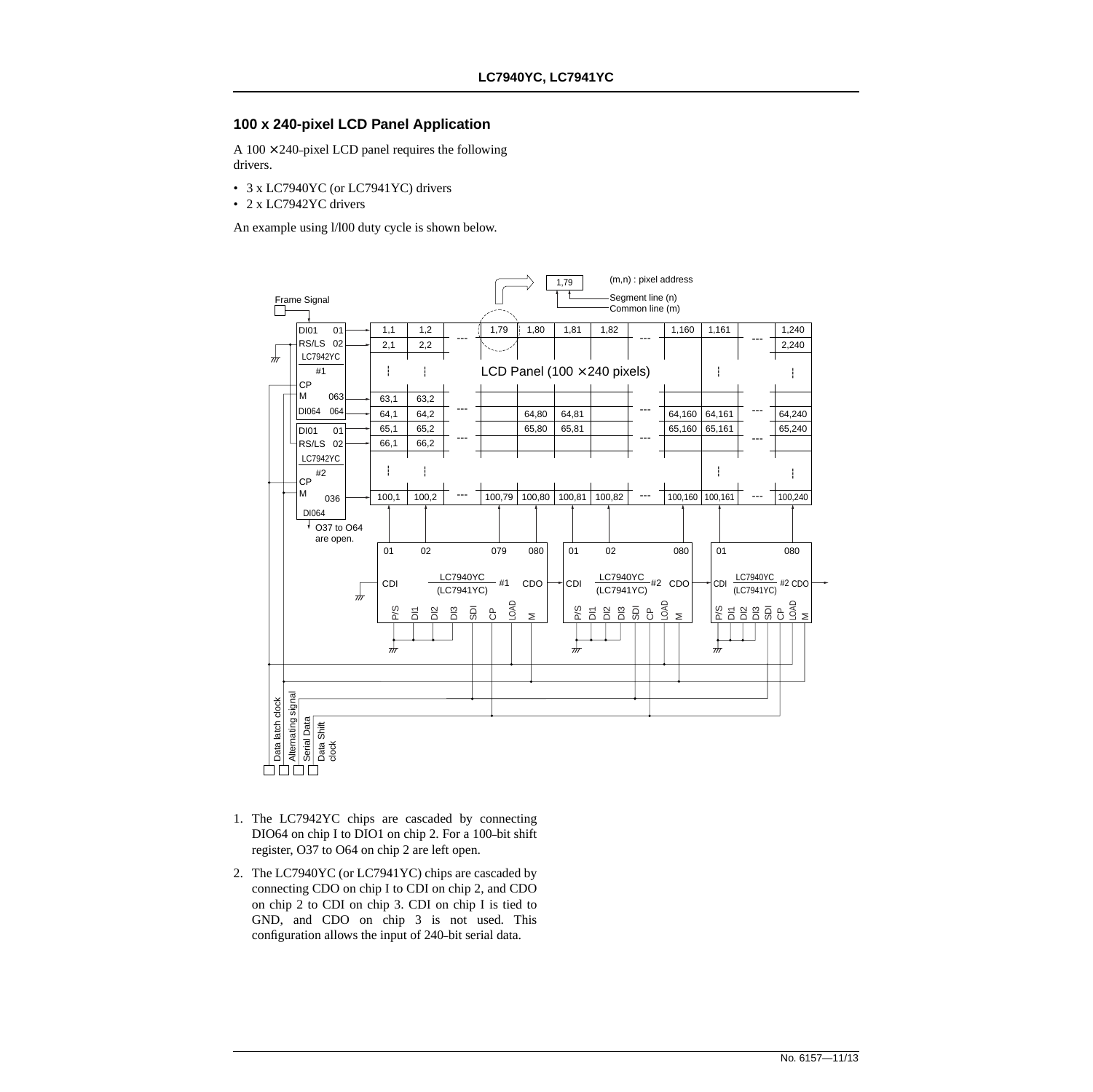

**100 x 240-pixel LCD Panel Timing Diagram**